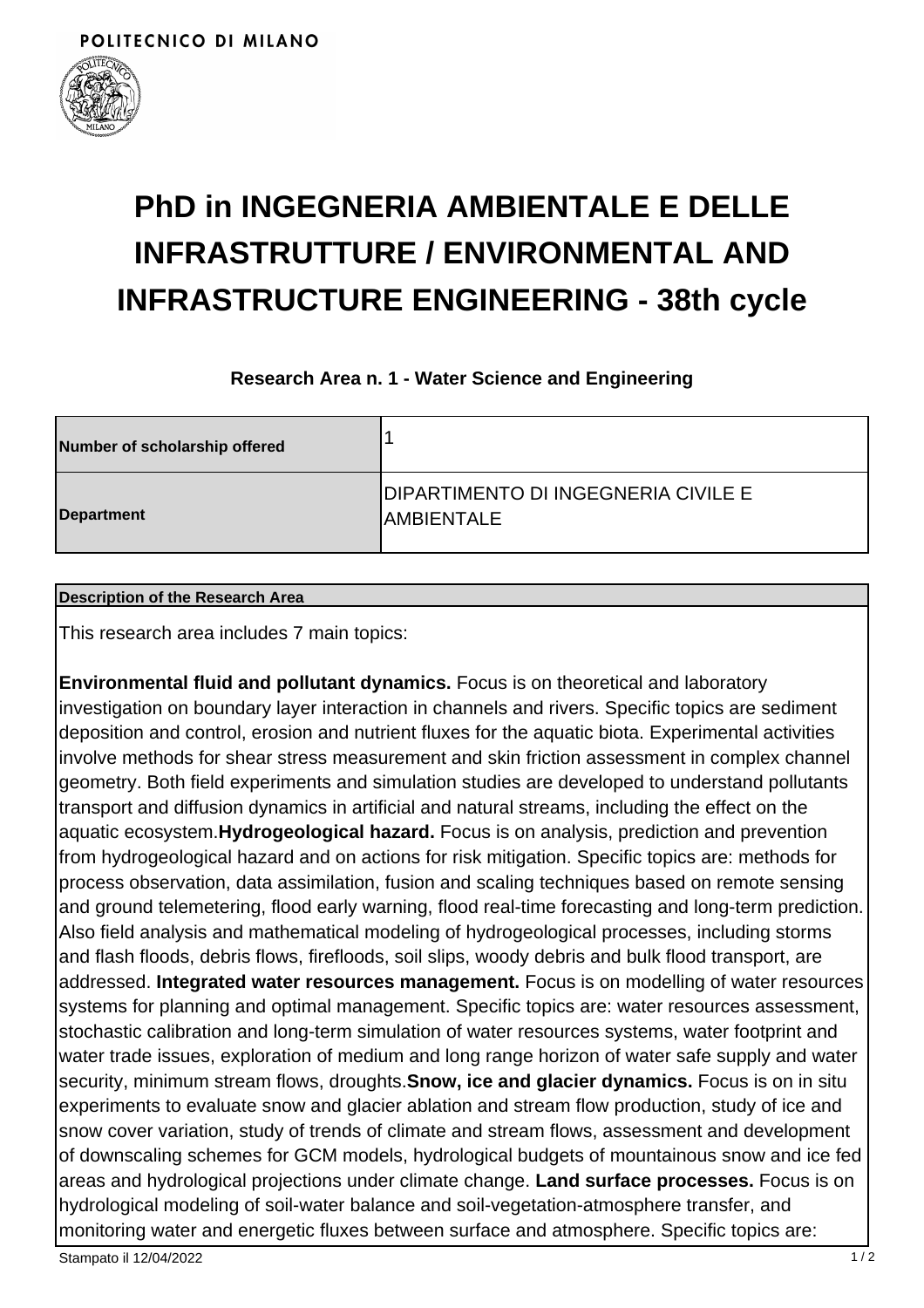#### POLITECNICO DI MILANO



integrate soil moisture dynamics, runoff assessment, surface water-groundwater interaction, hydrological control of biota. Field experiments on water and energetic fluxes between surface, vegetation and atmosphere, monitoring techniques by micrometeorological stations and satellites are also included.**Hydraulic structures and infrastructures.** Focus is on modelling and design of hydraulic structures as river dams, hydroelectric plants, water supply systems, urban drainage and river works. Specific topics are: impact of sewerage loads on rivers, real-time control of urban drainage systems, planning and management of urban water supply, safety of hydraulic structures, dam-break modelling, hydro-electrical plant design, assessment of environmental impact of flow regulation. A special research focus is on sustainable urban water management in smart cities. Field and laboratory analyses of river dams and diversions by physical models are included.. **Ocean and coastal engineering.** Focus is on sea waves dynamics and ocean convective circulation and their effects on sea bed and marine structures, including the assessment of wave-current field on structures (seawalls and breakwaters for harbour protection, offshore structures for deep sea exploitation) and the forecasts of long term effects of human activities on coastal dynamics, shore dynamics, coastal sediment transport, water quality.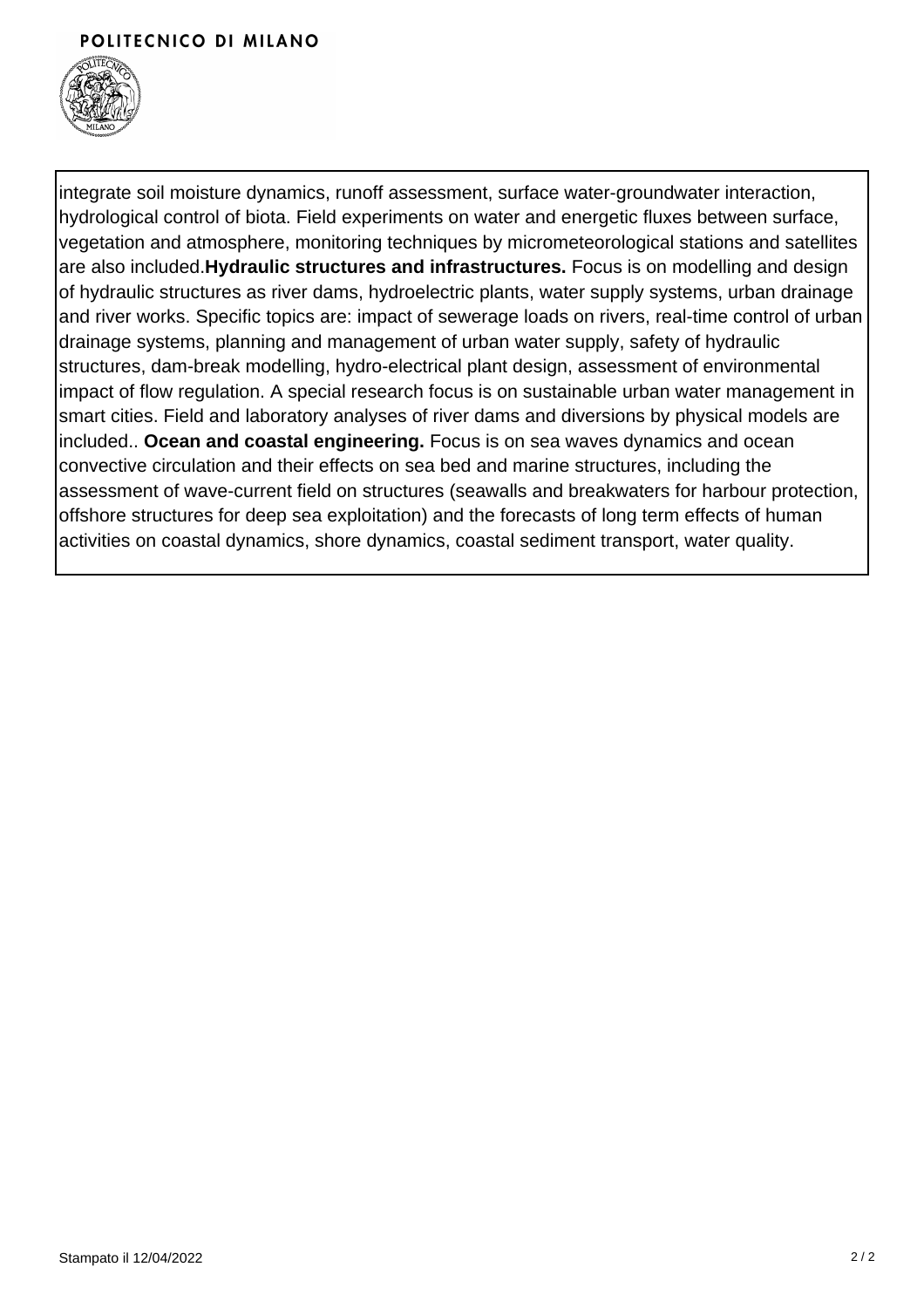

## **PhD in INGEGNERIA AMBIENTALE E DELLE INFRASTRUTTURE / ENVIRONMENTAL AND INFRASTRUCTURE ENGINEERING - 38th cycle**

**Research Area n. 1 - Water Science and Engineering**

### **OPEN SUBJECT Research Field: WATER SCIENCES AND ENGINEERING**

| Monthly net income of PhDscholarship (max 36 months)<br>€ 1195.0                                                                                                                                       |                                                                                                                                                                                                                                                                                                                                                                                                                                                                                                                                                                                                                                                                            |  |
|--------------------------------------------------------------------------------------------------------------------------------------------------------------------------------------------------------|----------------------------------------------------------------------------------------------------------------------------------------------------------------------------------------------------------------------------------------------------------------------------------------------------------------------------------------------------------------------------------------------------------------------------------------------------------------------------------------------------------------------------------------------------------------------------------------------------------------------------------------------------------------------------|--|
| In case of a change of the welfare rates or of changes of the scholarship minimum amount from the Ministry of University and<br>Reasearch, during the three-year period, the amount could be modified. |                                                                                                                                                                                                                                                                                                                                                                                                                                                                                                                                                                                                                                                                            |  |
|                                                                                                                                                                                                        | <b>Context of the research activity</b>                                                                                                                                                                                                                                                                                                                                                                                                                                                                                                                                                                                                                                    |  |
| Motivation and objectives of the research<br>in this field                                                                                                                                             | Water and its environmental and engineering links play a<br>key role in a modern sustainable development of human<br>activities. The school of Politecnico of Milano is deeply<br>involved from long time in national and international<br>research activities in this field. The main research topics<br>deal with scientific issues in the following areas<br>(www.diiar.polimi.it/cimi/)<br>• Environmental fluid and pollutant dynamics;<br>• Hydrogeological hazard;<br>• Integrated water resources management;<br>• Snow, ice and glacier dynamics;<br>• Land surface processes;<br>• Hydraulic structures and infrastructures;<br>• Ocean and coastal engineering. |  |
| Methods and techniques that will be<br>developed and used to carry out the<br>research                                                                                                                 | Research activities are performed considering theoretical<br>development, technological application, numerical<br>computational activities, field and laboratory experiment.<br>Cooperation in national and international team is<br>performed in the framework of dedicated projects.                                                                                                                                                                                                                                                                                                                                                                                     |  |
| <b>Educational objectives</b>                                                                                                                                                                          | The PhD program is oriented to improve the scientific                                                                                                                                                                                                                                                                                                                                                                                                                                                                                                                                                                                                                      |  |